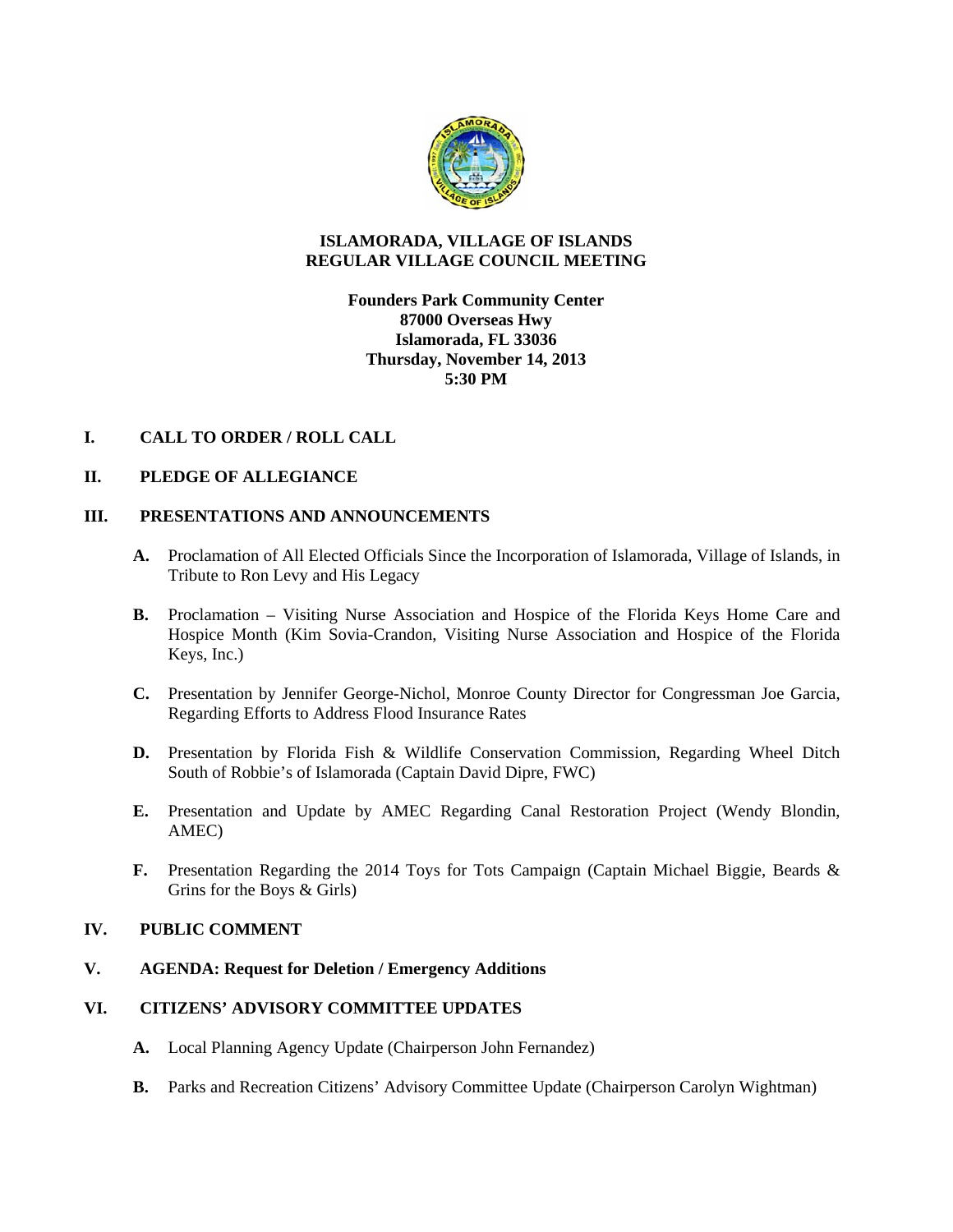## **VII. VILLAGE MANAGER REPORTS AND UPDATES**

**A.** Hotel Redevelopment Update

## **VIII. CONSENT AGENDA**

(All items on the Consent Agenda are considered routine by the Village Council and will be approved by one motion. There will be no separate discussion of these items unless a Councilmember so requests, in which event, the item will be moved to the Main Agenda.)

**A.** Resolution Approving the Top Ten (10) Demonstration Canal Projects in Rank Order by **TAB 1** Technology Group as Recommended by the FKNMS Water Quality Protection Program Canal Restoration Advisory Subcommittee

**A RESOLUTION OF THE VILLAGE COUNCIL OF ISLAMORADA, VILLAGE OF ISLANDS, FLORIDA; APPROVING THE TOP TEN (10) DEMONSTRATION CANAL PROJECTS IN RANK ORDER BY TECHNOLOGY GROUP AS RECOMMENDED BY THE FKNMS WATER QUALITY PROTECTION PROGRAM CANAL RESTORATION ADVISORY SUBCOMMITTEE; AND PROVIDING FOR AN EFFECTIVE DATE** 

**B.** Resolution Providing a Final Determination of the Non-Service Area of the Village-wide **TAB 2** Wastewater Collection and Transmission System

**A RESOLUTION OF THE VILLAGE COUNCIL OF ISLAMORADA, VILLAGE OF ISLANDS, FLORIDA, PROVIDING A FINAL DETERMINATION OF SERVICE AREAS AND NON-SERVICE AREA OF THE VILLAGE-WIDE WASTEWATER COLLECTION AND TRANSMISSION SYSTEM; PROVIDING FOR TRANSMITTAL; AND PROVIDING FOR AN EFFECTIVE DATE** 

#### **IX. ORDINANCES**

**A.** Second Reading – Text Amendment to Policy 1-2.4.7 "Limit Transient Rental Use of **TAB 3** Residential Properties" of the Islamorada, Village of Islands, Comprehensive Plan

**AN ORDINANCE OF ISLAMORADA, VILLAGE OF ISLANDS, FLORIDA, AMENDING POLICY 1-2.4.7 "LIMIT TRANSIENT RENTAL USE OF RESIDENTIAL PROPERTIES" OF THE COMPREHENSIVE PLAN; PROVIDING FOR THE TRANSMITTAL OF THIS ORDINANCE TO THE STATE DEPARTMENT OF ECONOMIC OPPORTUNITY; PROVIDING FOR SEVERABILITY; AND PROVIDING FOR AN EFFECTIVE DATE UPON APPROVAL OF THIS ORDINANCE BY THE STATE DEPARTMENT OF ECONOMIC OPPORTUNITY** 

## **X. QUASI-JUDICIAL**

**A.** Application for Major Conditional Use (MJ-13-01) by 81001 Overseas Highway, LLC **TAB 4** 

**A RESOLUTION OF THE VILLAGE COUNCIL OF ISLAMORADA, VILLAGE OF ISLANDS, FLORIDA, CONSIDERING THE REQUEST BY 81001 OVERSEAS HIGHWAY, LLC FOR MAJOR CONDITIONAL USE APPROVAL**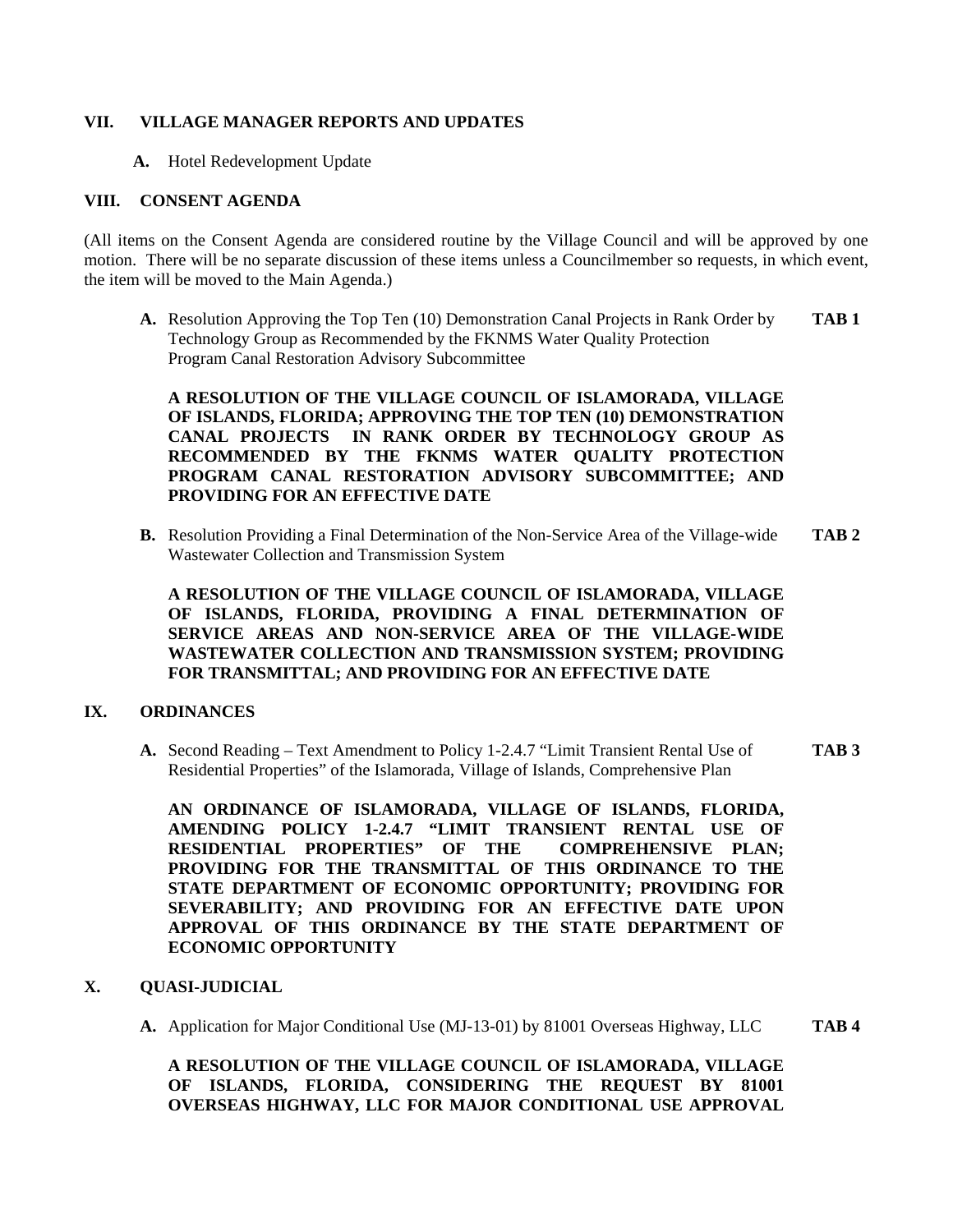**FOR THE DEVELOPMENT OF A 22,237 SQUARE FOOT SUPERMARKET ON PROPERTY LOCATED AT 81001 HIGHWAY ON UPPER MATECUMBE KEY, AS LEGALLY DESCRIBED IN EXHIBIT "A;" WITHIN THE HIGHWAY COMMERCIAL (HC) ZONING DISTRICT; PROVIDING FOR THE TRANSMITTAL OF THIS RESOLUTION TO THE FLORIDA DEPARTMENT OF ECONOMIC OPPORTUNITY; AND PROVIDING FOR AN EFFECTIVE DATE** 

#### **XI. RESOLUTIONS**

**A.** Resolution Approving Nonresidential Building Permit Allocation System Ranking and **TAB 5**  Awards: Quarter 4 of 2013 (Closed Noon on October 31, 2013)

**A RESOLUTION OF THE VILLAGE COUNCIL OF ISLAMORADA, VILLAGE OF ISLANDS, FLORIDA, APPROVING THE NONRESIDENTIAL BUILDING PERMIT ALLOCATION RANKING AND AWARDING NONRESIDENTIAL BUILDING PERMIT ALLOCATIONS FOR QUARTER 4 OF 2013 OF THE BUILDING PERMIT ALLOCATION SYSTEM; AND PROVIDING FOR AN EFFECTIVE DATE** 

**B.** BPAS Allocation Distribution for 2014 **TAB 6** 

**A RESOLUTION OF THE VILLAGE COUNCIL OF ISLAMORADA, VILLAGE OF ISLANDS, FLORIDA, ESTABLISHING THE TOTAL AMOUNT OF NONRESIDENTIAL FLOOR AREA AND RESIDENTIAL DWELLING UNITS THAT MAY BE MADE AVAILABLE, THE QUARTERLY ALLOCATIONS, AND THE DISTRIBUTION OF ALLOCATIONS BETWEEN CATEGORIES OF THE BUILDING PERMIT ALLOCATION SYSTEM FOR 2014; AND PROVIDING FOR AN EFFECTIVE DATE** 

**C.** Resolution Awarding an Exclusive Franchise to Advanced Disposal Services Solid Waste **TAB 7**  Southeast, Inc., and Approving an Agreement for Residential and Commercial Solid Waste, Yard Waste and Recycling Collection and Disposal Services (Excluding Commercial Recycling and Roll-off Services)

**A RESOLUTION OF THE VILLAGE COUNCIL OF ISLAMORADA, VILLAGE OF ISLANDS, FLORIDA, AWARDING AN EXCLUSIVE FRANCHISE TO ADVANCED DISPOSAL SERVICES SOLID WASTE SOUTHEAST, INC., TO PROVIDE RESIDENTIAL AND COMMERCIAL SOLID WASTE, YARD WASTE AND RECYCLING COLLECTION AND DISPOSAL SERVICES (EXCLUDING COMMERCIAL RECYCLING AND ROLL-OFF SERVICES; APPROVING AN AGREEMENT BETWEEN ADVANCED DISPOSAL SERVICES SOLID WASTE SOUTHEAST, INC., AND THE VILLAGE TO PROVIDE THE SERVICES; AUTHORIZING VILLAGE OFFICIALS TO IMPLEMENT THE TERMS AND CONDITIONS OF THE AGREEMENT; AUTHORIZING THE VILLAGE MANAGER TO EXPEND BUDGETED FUNDS; AUTHORIZING THE VILLAGE MANAGER TO EXECUTE THE AGREEMENT; AND PROVIDING FOR AN EFFECTIVE DATE**